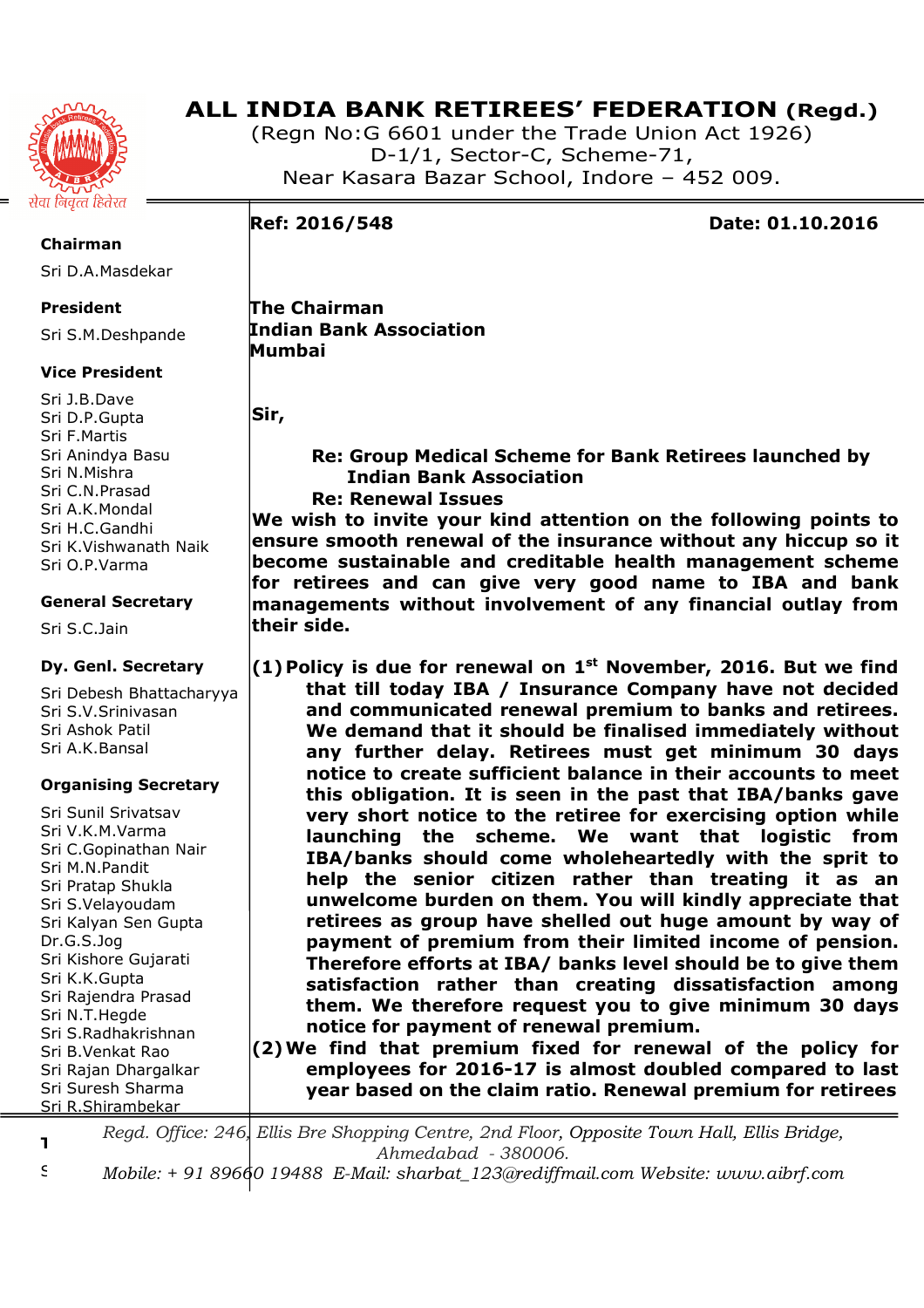(Regn No:G 6601 under the Trade Union Act 1926) D-1/1, Sector-C, Scheme-71, Near Kasara Bazar School, Indore – 452 009.

### **Chairman**

Sri D.A.Masdekar

### **President**

Sri S.M.Deshpande

## **Vice President**

Sri J.B.Dave Sri D.P.Gupta Sri F.Martis Sri Anindya Basu Sri N.Mishra Sri C.N.Prasad Sri A.K.Mondal Sri H.C.Gandhi Sri K.Vishwanath Naik Sri O.P.Varma

## **General Secretary**

Sri S.C.Jain

## **Dy. Genl. Secretary**

Sri Debesh Bhattacharyya Sri S.V.Srinivasan Sri Ashok Patil Sri A.K.Bansal

## **Organising Secretary**

Sri Sunil Srivatsav Sri V.K.M.Varma Sri C.Gopinathan Nair Sri M.N.Pandit Sri Pratap Shukla Sri S.Velayoudam Sri Kalyan Sen Gupta Dr.G.S.Jog Sri Kishore Gujarati Sri K.K.Gupta Sri Rajendra Prasad Sri N.T.Hegde Sri S.Radhakrishnan Sri B.Venkat Rao Sri Rajan Dhargalkar Sri Suresh Sharma Sri R.Shirambekar

**is yet to be finalised. Therefore we are unable to give any specific comment on it. But lot of guess work and rumours are getting circulated among the retiree circle about the quantum of renewal premium for retirees. We find from the policies issued by the insurance company that 18 percent increase is envisaged for renewal if claim ratio in the previous year goes up to 140 percent. There is no mention in this document about quantum of increase in premium if claim ratio is higher than 140 percent. We do not know why insurance company has chosen not to specify the amount of premium beyond 140 percent. Further we humbly request that under this situation IBA must play effective role in persuading the insurance company to keep the renewal premium at the minimum possible to ensure that it remains affordable and within paying capacity for the retirees. Otherwise we are afraid that there may be mass exodus from the scheme give disrepute to the IBA/ bank managements and creating huge dissatisfaction among more than 3 lakhs bank retirees.** 

- **(3)Even if we adopt the formula of 18 percent increase for 140 percent claim ratio or 2.5 percent increase for every 10 percent increase in claim beyond 100 percent, for 230 percent reported claim ratio for retirees, increase under any circumstances should not be more than 32.5 percent. We request IBA to insist for this formula while discussing and negotiating with the insurance company.**
- **(4) It is very unfortunate that domiciliary expenses issue remain unresolved even after lapse of one year period despite several follow up by us. We request you to ensure that this issue is settled once for all before renewal and insurance company must be made to meet its commitment for previous year. We have been so for keeping approach of some understanding to resolve the issue and have written several letters to you but without any response from your side. In these circumstances, AIBRF being body of 1.5 retirees is not left with any option but to take this issue at legal forum for solution. We hope IBA will take necessary steps to avoid this situation.**
- **(5)We request to advise the member banks to consider granting soft loans to the retirees for payment of renewal premium recoverable in suitable monthly instalments within one year to avoid financial hardships of retirees.**

**Treasurer**  *Regd. Office: 246, Ellis Bre Shopping Centre, 2nd Floor, Opposite Town Hall, Ellis Bridge, Ahmedabad - 380006.* 

Sri M.S.Chourey *Mobile: + 91 89660 19488 E-Mail: sharbat\_123@rediffmail.com Website: www.aibrf.com*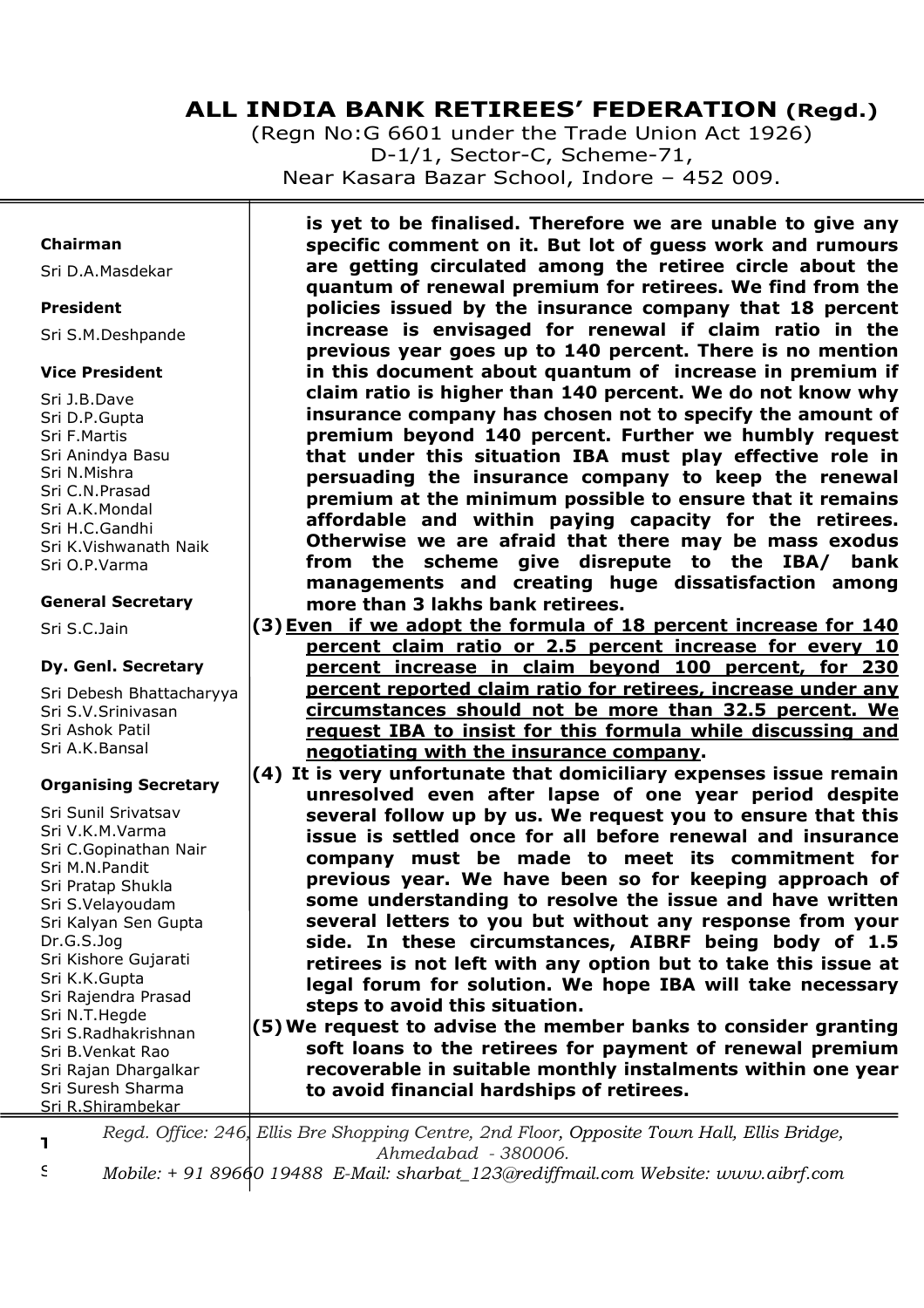(Regn No:G 6601 under the Trade Union Act 1926) D-1/1, Sector-C, Scheme-71, Near Kasara Bazar School, Indore – 452 009.

#### **Chairman**

Sri D.A.Masdekar

#### **President**

Sri S.M.Deshpande

#### **Vice President**

Sri J.B.Dave Sri D.P.Gupta Sri F.Martis Sri Anindya Basu Sri N.Mishra Sri C.N.Prasad Sri A.K.Mondal Sri H.C.Gandhi Sri K.Vishwanath Naik Sri O.P.Varma

#### **General Secretary**

Sri S.C.Jain

#### **Dy. Genl. Secretary**

Sri Debesh Bhattacharyya Sri S.V.Srinivasan Sri Ashok Patil Sri A.K.Bansal

#### **Organising Secretary**

Sri Sunil Srivatsav Sri V.K.M.Varma Sri C.Gopinathan Nair Sri M.N.Pandit Sri Pratap Shukla Sri S.Velayoudam Sri Kalyan Sen Gupta Dr.G.S.Jog Sri Kishore Gujarati Sri K.K.Gupta Sri Rajendra Prasad Sri N.T.Hegde Sri S.Radhakrishnan Sri B.Venkat Rao Sri Rajan Dhargalkar Sri Suresh Sharma Sri R.Shirambekar

- **(6) In view of likely increase in premium. IBA should ask insurance company to give flexibility in insurance cover say 1 lakh, 2lakhs within overall limit of 3 lakhs and 4 lakhs to ensure that renewal premium remains within paying capacity of the individual.**
- **(7)We have been requesting IBA that AIBRF being largest body of bank retirees to involve in discussion on group medical scheme as the scheme is purely meant for retirees, for the benefit of retirees and at 100 percent cost of the retirees. We do not know what is reservation in discussing this matter with the representative body of the important and only stakeholder of the scheme. In our opinion, it will help in smooth implementation of the scheme and reduce responsibility of IBA and bank managements. We further express our commitment to extend full cooperation to IBA in this area.**
- **(8) IBA should also explore possibility of introducing portability clause, top scheme on the lines of SBI while finalising the renewal premium.**
- **(9)The scheme also covers the retirees who retired before 1986.Their number is not more than a few hundred at present. They are not eligible for pension and get only exgratia payment of about Rs. 3700/ p.m. Therefore it becomes unbearable for retirees from this group to pay the premium that increased renewal quantum. We therefore request IBA to advise member banks to pay the premium from the banks' profit and loss as a mark of respect and gesture to these super senior citizen who are a few hundred.**
- **(10) WE find that many private and foreign bank managements have been quite reluctant to implement the insurance scheme for their retirees last year despite they are signatory to the settlement. We request you to ask these member banks to implement the scheme in their banks on the lines of public sector banks.**

**Treasurer**  *Regd. Office: 246, Ellis Bre Shopping Centre, 2nd Floor, Opposite Town Hall, Ellis Bridge, Ahmedabad - 380006.* 

Sri M.S.Chourey *Mobile: + 91 89660 19488 E-Mail: sharbat\_123@rediffmail.com Website: www.aibrf.com*